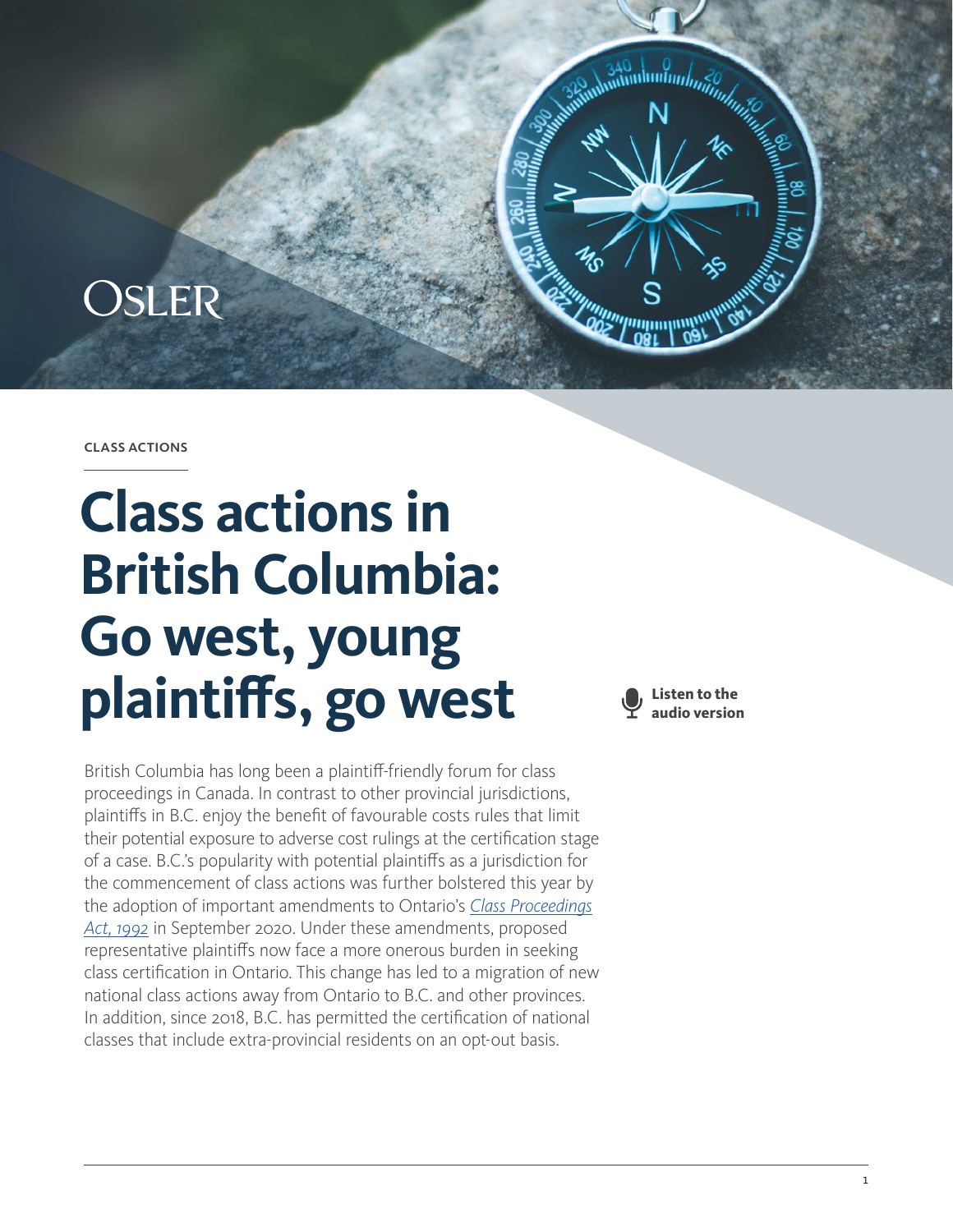In 2021, two key decisions were issued that affect B.C. class actions practice and that have not been uniformly plaintiff-friendly. On the one hand, the Supreme Court of Canada refused leave to appeal from a decision of the B.C. Court of Appeal that affirmed a long jurisdictional reach of B.C. courts in relation to price-fixing conspiracy claims and foreign defendants in a class proceeding. On the other hand, the B.C. Court of Appeal held that certification should not be presumed to be the first step in a proposed class action; consequently, in the right case, defendants should be able to bring preliminary substantive motions, such as jurisdictional challenges or motions to strike, before the motion for certification is even heard.

Both rulings provide important guidance for class actions practice in the province. They also suggest that, although plaintiffs may view B.C. as plaintifffriendly, defendants continue to have meaningful opportunities to dispose of or narrow unmeritorious cases through substantive motions prior to the determination of class certification.

## The long reach of B.C.'s jurisdiction over foreign defendants

The B.C. Court of Appeal first set out its willingness, in some cases, to take jurisdiction over foreign defendants in [British Columbia v. Imperial Tobacco](https://www.canlii.org/en/bc/bcca/doc/2006/2006bcca398/2006bcca398.html) [Canada Ltd](https://www.canlii.org/en/bc/bcca/doc/2006/2006bcca398/2006bcca398.html). In Imperial Tobacco, on the specific facts of that case, the Court of Appeal found that a foreign defendant may be called to account in the jurisdiction where the alleged harm was suffered, *regardless* of where the alleged wrongful conduct occurred. The Court of Appeal also found that B.C. courts had jurisdiction over the foreign defendants who did not manufacture any cigarettes sold in Canada, but who were alleged to have participated in a conspiracy with the other defendants, including the domestic manufacturers, to prevent British Columbians from learning about the harmful and addictive properties of cigarettes.

Subsequently, in [Fairhurst v. De Beers Canada Inc.](https://www.canlii.org/en/bc/bcca/doc/2012/2012bcca257/2012bcca257.html), the B.C. Court of Appeal extended the jurisdictional approach set out in Imperial Tobacco to a pricefixing conspiracy claim. In Fairhurst, the plaintiff alleged a price-fixing conspiracy by various companies in the gem grade diamond business. While not all the defendants in Fairhurst conducted business in B.C., the foreign defendants' products all entered the channels of trade in B.C., and therefore those defendants were subject to the jurisdiction of the B.C. courts.

In 2020, in [Ewert v. Höegh Autoliners AS](https://www.canlii.org/en/bc/bcca/doc/2020/2020bcca181/2020bcca181.html), the B.C. Court of Appeal combined the approaches from Imperial Tobacco and Fairhurst. The Court found that a foreign defendant whose products or services do not enter the channels of trade in B.C. can nevertheless be subject to B.C.'s jurisdiction on the basis of conspiracy claims based on indirect economic harm suffered in the province.

In Ewert, the plaintiffs alleged that Höegh Autoliners AS and other roll-on/ roll-off marine shipping providers conspired outside Canada to artificially inflate prices inside Canada. The alleged conspiracy was said to affect British Columbians by increasing the prices of imported vehicles in the province. The Höegh defendants moved to stay the case against them on the basis that

Although plaintiffs may view B.C. as plaintiff-friendly, defendants continue to have meaningful opportunities to dispose of or narrow unmeritorious cases through substantive motions prior to the determination of class certification.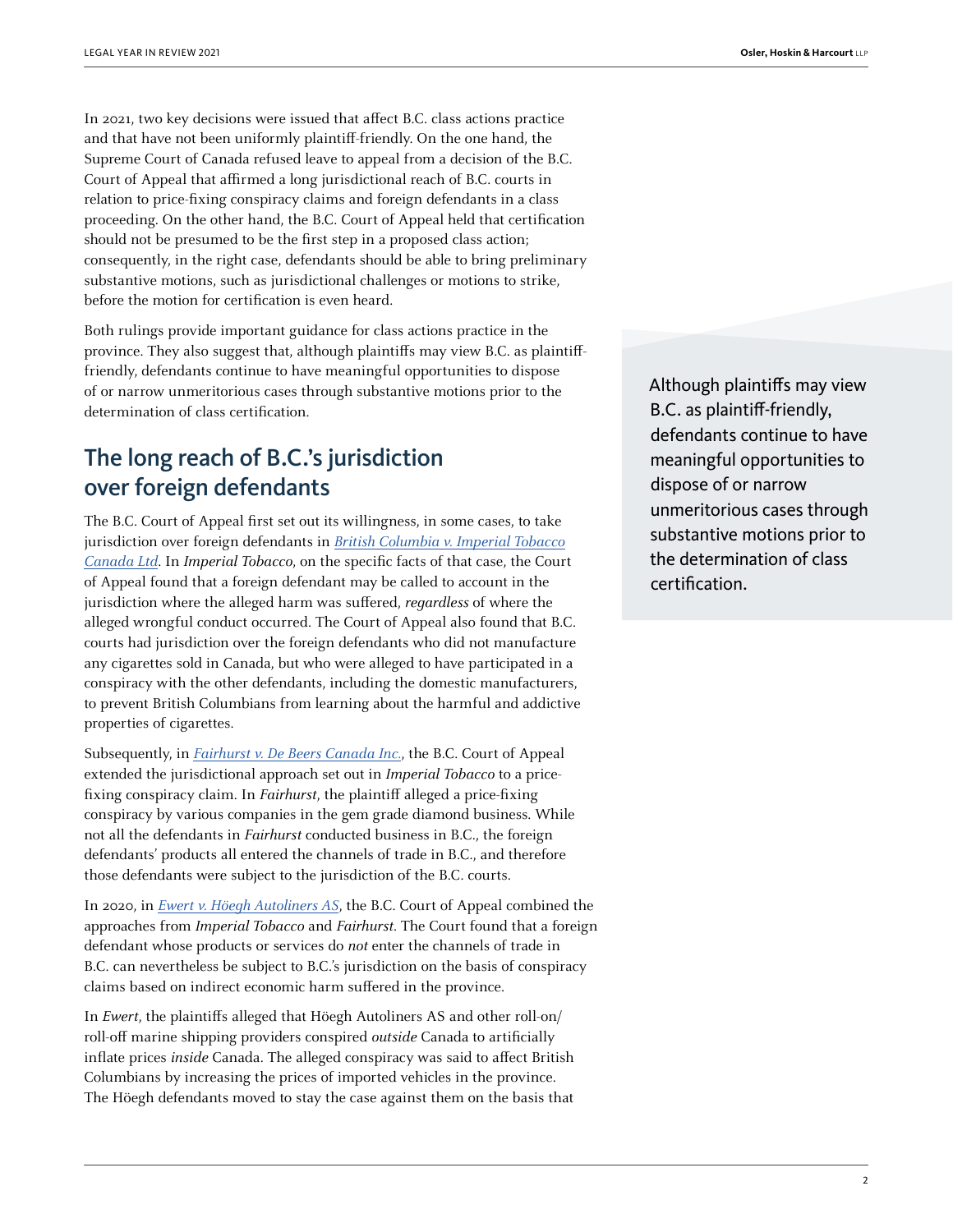they had no presence in B.C., they did not carry on business in B.C., and their services had never entered the channels of trade in B.C.

In dismissing the jurisdiction motion, the Court of Appeal held that a B.C. court may take jurisdiction over a foreign defendant if the plaintiffs allege that the foreign defendant participated in a foreign price-fixing conspiracy and that it resulted in raised prices in Canada for the goods or services of other defendants. In other words, if the conspiracy increased prices for Canadian consumers, then anyone who participated in the conspiracy could be called to account in the province, whether or not the alleged foreign conspirator's own goods or services were provided in B.C. The foreign defendant can refute the presumption of jurisdiction by adducing evidence contesting the allegation that it participated in the conspiracy – raising, of course, the challenge of requiring the foreign defendant to respond on the merits at a jurisdictional stage.

In April 2021, the Supreme Court of Canada [dismissed](https://www.canlii.org/en/ca/scc-l/doc/2021/2021canlii35002/2021canlii35002.html) an application for leave to appeal from the Ewert decision.

## Certification if necessary, but not necessarily certification

For over a decade, courts in B.C. have asserted that certification is presumed to be the first step in a class proceeding. This has created challenges for defendants who have struggled to have preliminary motions, such as motions to strike or jurisdictional motions that could narrow or dispose of a case, heard on a preliminary basis, before incurring the cost of a certification motion. It has also created a practical challenge, as certification of even an unmeritorious case can present a significant risk to defendants by creating settlement leverage for plaintiffs.

That changed this year. In *[British Columbia v. The Jean Coutu Group \(PJC\) Inc.](https://www.canlii.org/en/bc/bcca/doc/2021/2021bcca219/2021bcca219.html)*, the B.C. Court of Appeal held that certification is not presumed to be the first procedural step in a proposed class action. Rather, the court held that each proposed motion must be considered in the context of each unique case:

Each pre-certification motion must be decided on its own individual merits. Each application must be determined in the context of the particular case before the court. The court's discretion ought to be exercised in a manner that facilitates and achieves judicial efficiency and the timely resolution of the dispute.… I reject the proposition that there is a presumption that the certification motion ought to be the first procedural matter to be heard. The cases that have so held were, in my opinion, wrongly decided and should not be followed.

Jean Coutu may dampen the appeal of B.C. as a class proceedings jurisdiction. While B.C. remains a "no-costs" jurisdiction, meaning that representative plaintiffs are not liable to pay defendants' costs, that protection is only available once the certification motion has been brought. Consequently, if a defendant can have an unmeritorious claim dismissed before it is certified, the proposed representative plaintiff may find themselves on the hook for significant legal costs.